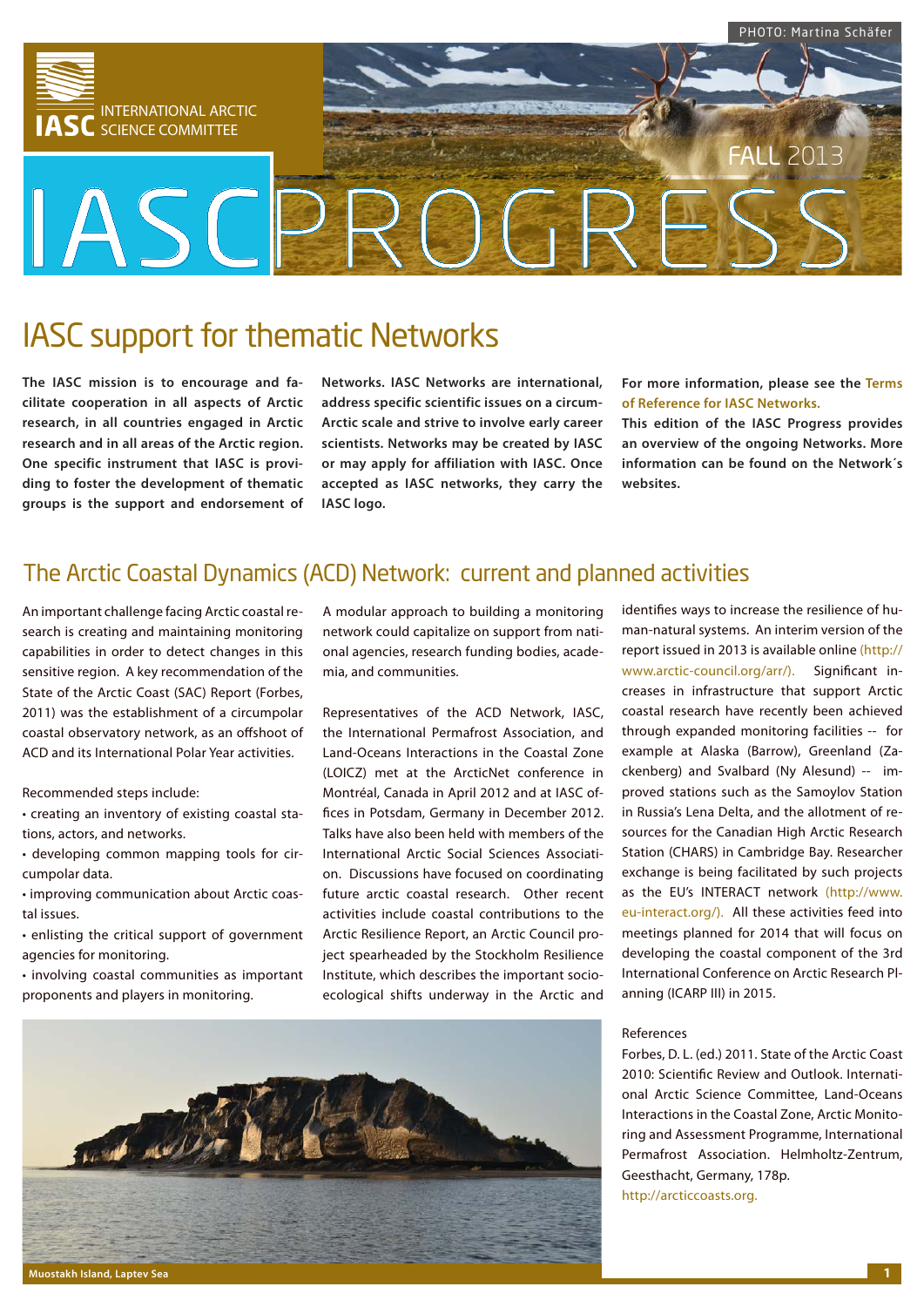**ACD Project Co-Leaders [Pier Paul Overduin](mailto:Paul.Overduin@awi.de)** Alfred Wegener Institute for Polar and Marine Research (AWI) Telegrafenberg A43, 14473 Potsdam, Germany Phone: +49-331-288-2113

### **[Nicole Couture](mailto:ncouture@nrcan.gc.ca)**

Natural Resources Canada - Geological Survey of Canada 601 Booth Street, Ottawa, Ontario, Canada K1A 0E8 Phone: +1-613-995-3527

#### **ACD Steering Committee**

**Felix Are**, St. Petersburg State University of Means and Communication, Russia

**David Atkinson**, University of Alaska Fairbanks, Fairbanks, USA

**Georgy Cherkashov**, VNIIOkeangeologia, St. Petersburg, Russia

**Mikhail Grigoriev**, Permafrost Institute, Yakutsk, Russia

**Hans-Wolfgang Hubberten**, AWI, Potsdam, Germany

**Torre Jorgenson**, ABR Inc., Fairbanks, USA

**Rune Ødegard**, Gjøvik College, Gjøvik, Norway

**Kathleen Parewick**, Memorial University, St. John's, Canada

**ACD website: [www.arcticportal.org/acd](http://www.arcticportal.org/acd)**



## Arctic Freshwater System Synthesis Network

The Arctic Freshwater Synthesis is a joint initiative of IASC, the Climate and Cryosphere (CliC) Project and the Arctic Monitoring and Assessment Programme (AMAP). It combines our current scientific understanding of Arctic freshwater sources, fluxes, storage and effects, with the project structured around 5 major components: atmosphere, ocean, terrestrial hydrology, terrestrial ecology and resources.

During spring and summer 2013, planning of the structure of the synthesis has been carried out. Currently, the process of identifying and inviting scientists to fill the lead writing and coordinating roles of the five themes is under way. Also, abstracts for an AFS-related session at the AGU Fall Meeting in San Francisco in 2013 have been solicited. Next steps include a first working meeting to gather the scientific leads and the steering group, identification of knowledge gaps, and formation of writing teams.

**Network Coordinator I [Johanna Mård Karlsson](mailto:johanna.maard@natgeo.su.se) Network Coordinator I [Arvid Bring](mailto:arvid.bring@natgeo.su.se)**

## Arctic in Rapid Transition (ART) Network

ART is a pan-Arctic scientific Network developed and steered by early-career scientists, which aims at studying the impact of environmental changes on the Arctic marine ecosystem. ART has a focus on bridging across timescales, by incorporating paleo-studies with modern observations and modelling. Initially endorsed by the IASC marine working group, ART recently transited to a new status by becoming an official IASC Network.

The recent ART Executive Committee (EC) originates from a network of early-career Arctic marine scientists who have been involved in multidisciplinary national and international research programs during the last decade. To ensure the unique ART characteristic of early career involvement the ART structure will be adapted in a way that part of the initial EC members will step back into an active advisory committee. New early career scientists will

step in. The application deadline for EC membership has passed. The 6 new applicants from 5 different nations and different disciplines will take part in the planned ART EC meeting at the International Council of the Exploration of the Sea (ICES) in Copenhagen, Denmark, November 11-13, 2013. To ensure the continuity some of the recent members will stay in the EC as well. Members of the active advisory committee will support the new EC members, take part in on-going and future ART activities, and will organize "senior" ART activities additionally.

During the ART EC meeting in November the new committees will form and start with their activities. The meeting will focus on ART cruises planning, Canadian-European ART collaboration (cruises and science programs), and planning of 2nd ART Science Workshop 2014. The meeting will be divided into three parts: a senior meeting only to discuss the ART cruise

proposal, the second part will be a joint meeting with senior and junior EC members, and the third part a junior-only meeting.

The ART cruise proposal TRANSSIZ (Transitions in the Arctic Seasonal Sea Ice Zone) is included in the trip planning of the German research vessel Polarstern. Intended period of time is likely to be 05/2015 (ARK-XXIX / 1).

The ART Special Issue on "Interdisciplinary and multi-scale approaches to understanding and modeling the Arctic in Rapid Transition" as a long-term outcome of the ART-APECS Science Workshop 2012 in Sopot, Poland, is planned to be submitted as part of the peer-reviewed journal Polar Research by the end of this year.

**[Carolyn Wegner](mailto:cwegner@geomar.de)** (ART Senior Chair) **[Alexandre Forest](mailto:alexandre.forest@takuvik.ulaval.ca)** (ART Junior Chair) **ART website: http:/[/www.iarc.uaf.edu/ART](http://www.iarc.uaf.edu/ART)**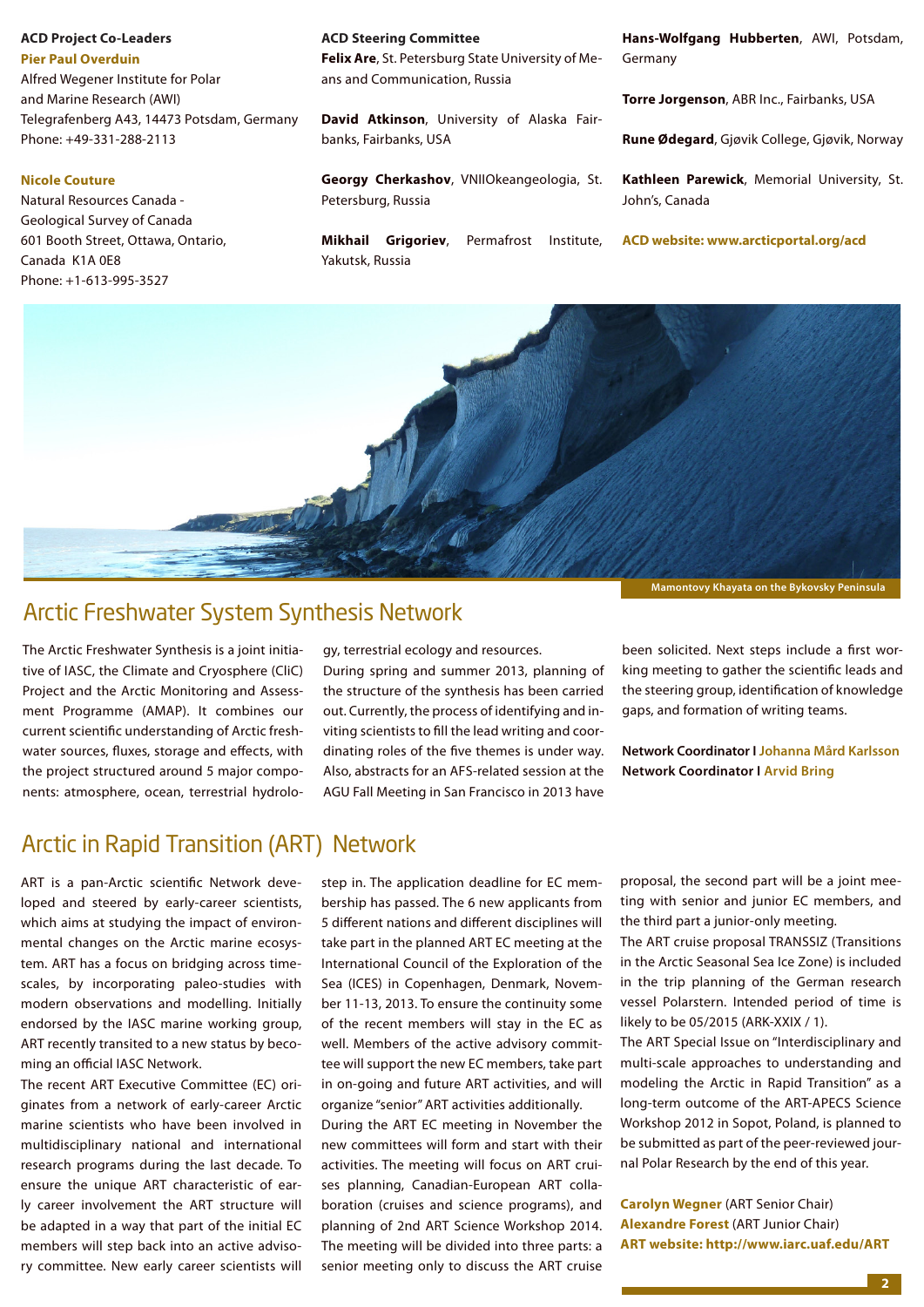## Circum-Arctic Lithosphere Evolution (CALE) Network

Circum-Arctic Lithosphere Evolution (CALE) is a multinational and multi-disciplinary research program investigating important questions associated with understanding circum-Arctic lithosphere evolution. The CALE project was officially launched in 2011.

### Current activities

The 2013 year began with working group meetings of six of the seven CALE teams: Greenland & Ellesmere Island (Team A) and the Arctic Canada (Team B) teams met in Halifax, Nova Scotia in March 2013. The Bering Strait Team (Team C) met at Stanford University, California in January 2013. A 'supergroup' of the Taimyr,



Timan, and N. Atlantic teams (Teams E, F, & G, respectively) met in St. Petersburg in April 2013. These meetings are the primary venue for assessing/refining the state of team project deliverables and were attended by our 'crossteam fertilization' representative (J. Skogeid).

This year industry sponsorship for the CALE project was expanded when SHELL subscribed to the project for its final 3 years. In addition, 2013 provided the first distribution of several CALE Small Grants in support of research within the project. These included basic support to Team A, field support for work in the Brooks Range (Alaska) to Team C, and partial support for a one-year post-doc for advancement of knowledge on Arctic magmatism, a topic which is shared between Teams A, E, &F. Additional Small Grants are anticipated for 2014. Annual Workshop 2013.

The third CALE Annual Workshop. Our one-day Workshop will be held 8 Dec 2013 preceding the international conference of the American Geophysical Union (AGU) in San Francisco, California, USA. This third Annual Workshop will

include Team leaders, team members, and industry sponsors, and is also linked to an AGU session on Circum-Arctic Lithosphere Evolution chaired by CALE Team Leaders (Pease & Miller). The annual meeting is important for consolidating, unifying, and sharing Team goals, as well as for connecting Team leaders with CALE sponsors. In addition, progress on deliverables will be presented, discussed, and revised as needed, and then integrated with the coming year's goals. The major deliverable at this meeting is expected to be the regional 2D integration of geology and geophysics along the defined transects (Fig. 1) in preparation for our final 3D synthesis.

Date of next Annual Workshop. The date of the 2014 CALE Annual Workshop will be decided at the Annual Meeting in Dec. 2013, but is likely to be linked to the 2014 International Conference on Arctic Margins to be held in St. Petersburg.

**Project Leader I [Victoria Pease](mailto:Vicky.pease@geo.su.se) CALE website: http://[www.cale.geo.su.se](http://www.cale.geo.su.se)**

**CALE transects - 2013: Eocene Arctic showing the CALE teams and their 2D transects.**

## Network on Arctic Glaciology (NAG) Network

The IASC Network on Arctic Glaciology aims at making a significant contribution to assessments on the impact of climate change in the Arctic region. The focus is on the effect of glaciers on sea-level change and on the fresh water input into fjords and embayments. The Network works by initiating scientific programs and facilitating international cooperation between glaciologists and climate modellers.

In order to facilitate international cooperation, the Network annually organizes the Workshop on the Dynamics and Mass Budget of Arctic

Glaciers. In 2013 the annual workshop and the Network's annual open forum meeting took place in Obergurgl, Austria, from February 26 - 28, 2013. The meeting included an open discussion session on tidewater glacier research, which is part of an effort started by the Network and the IASC Working Group on the Cryosphere to develop an on going research and training program in this area of science. The tidewater glacier initiative already resulted in a very successful training workshop for young scientists on board the Polish Research Vessel MV Horyzont II in Svalbard in September 2012, and the next workshop, with the title , glacier and icestream calving – Observations and Modelling' will take place from 2-3 June 2014, in Grenoble, France. The coming Workshop on the Dynamics and Mass Budget of Arctic Glaciers & the IASC Network on Arctic Glaciology Annual Meeting, will take place from 3 - 5 February 2014 in Ottawa, Canada. This meeting will mark the 20th anniversary of the network, formed out of the Working Group on Arctic Glaciology, which held its first formal meeting in Wisla, Poland, in September 2014.

**NAG website: http:/[/www.iasc.info/nag](http://www.iasc.info/nag)**

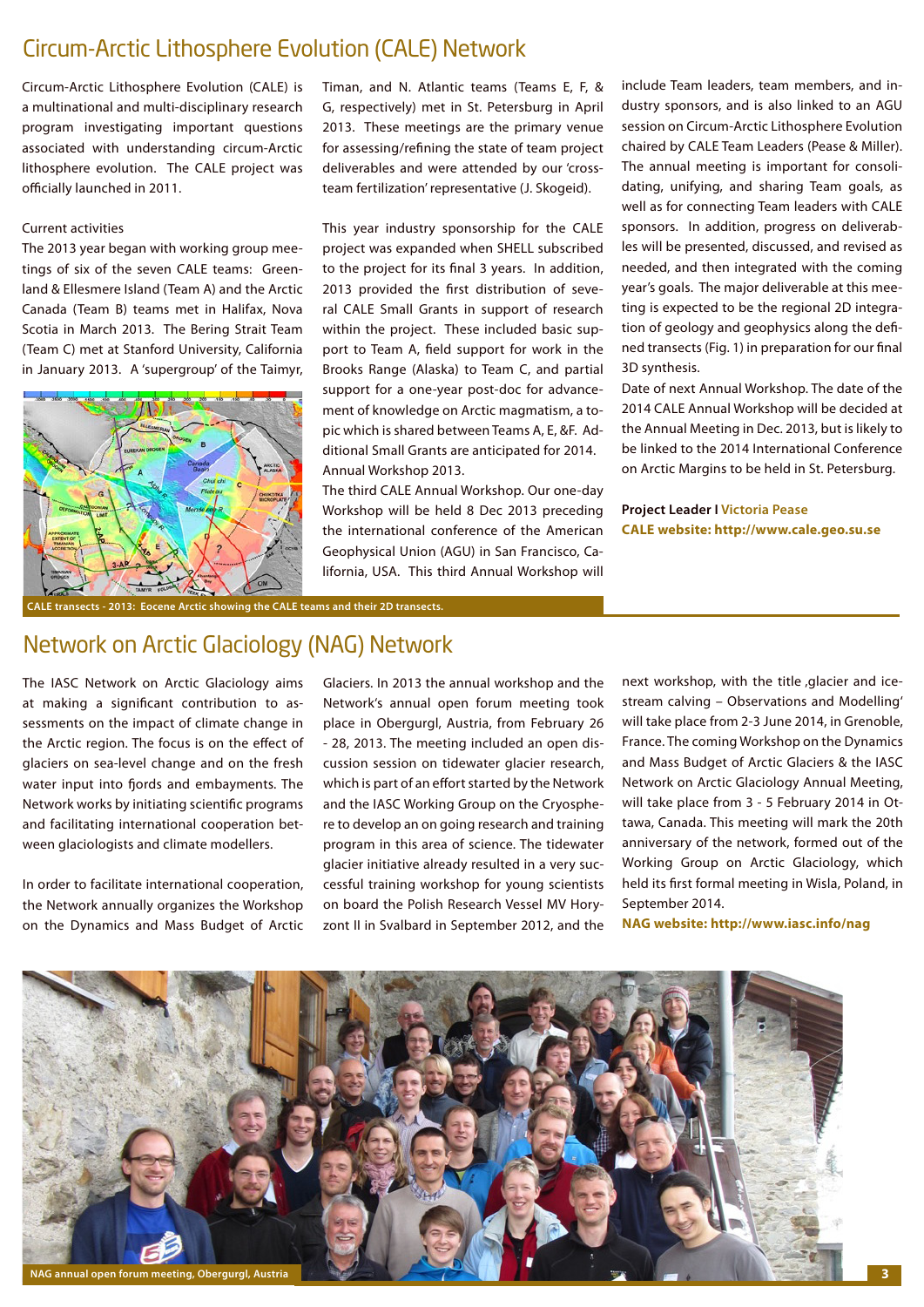## Palaeo-Arctic Spatial and Temporal Gateways (PAST Gateways) Network

'PAST Gateways' is a network research programme which started in 2012. The scientific goal of the program is to understand Arctic environmental change during the period preceding instrumental records and across decadal to millennial timescales. The focus of the six year programme is on the nature and significance of Arctic gateways, both spatial and temporal, with an emphasis on the transitions between major Late Cenozoic climate events such as interglacials to full glacials and full glacial to deglacial states, as well as more recent Holocene fluctuations. There are three major

themes to the program:

(1) Growth and decay of Arctic Ice Sheets (2) Arctic sea-ice and ocean changes; and (3) Non-glaciated Arctic environments and permafrost.

The First PAST Gateways International Conference and Workshop was organised by St. Petersburg University and held in Zelenogorsk, St. Petersburg, Russia from May 13-17th 2013. The meeting brought together over 50 scientists for a fieldtrip and several days of oral and poster presentations. The group comprised a balanced mix of senior scientists and early career researchers including postgraduate students. Presentations were given on a wide range of topics as befits the inter-disciplinary focus of the network including Arctic palaeoceanography, ice sheet history, recent glacier change, reconstructions of palaeoclimatic change from lacustrine and terrestrial palaeo-ecological archives and the history of circum-Arctic palaeoriver discharge. The second PAST Gateways International Conference and Workshop will be held in Trieste, Italy, from May 19-23, 2014. **PAST Gateways website: http:/[/www.geol.lu.se/pastgateways](http://www.geol.lu.se/pastgateways)**



## Polar Archaeology Network (PAN) Network

The Polar Archaeology Network (PAN) is an international organization dedicated to issues impacting archaeology in the Arctic, Subarctic, and Subantarctic. Its main goals are 1) the protection of cultural heritage; 2) the promotion and support of research, particularly through the expansion of international networks and cooperation; 3) the meaningful integration of archaeology with communities; and 4) the dissemination of research results in both scholarly and popular forums.

One of the main goals of PAN is to foster working groups to promote international collaboration among Polar archaeologists. This year, a new working group was organized by Debora Zurro Hernández: "PAN Archaeobotanical Net". This working group is designed to counter the longstanding neglect of archaeobotanical remains by archaeologists working at high latitudes, which results from generally poor preservation and difficulties in recovery, and also from the ethnographically documented dependence of the regions' peoples on animal food sources. Nevertheless, archaeobotanical remains are seasonally important sources of calories and vitamins, and also served technological and medicinal functions. Thus, there is a need for a working group to coordinate communication among relevant researchers, and to

build databases of reference collections and publications, to be made available via the internet. Interested individuals are encouraged to contact Ulla Odgaard (contact information below). PAN executive members Max Friesen and Maribeth Murray attended the Arctic Observing Summit (AOS) in Vancouver in April. The purpose of this participation was to introduce the issues surrounding modern climate change impacts on the archaeological record to the broader scientific community, and to assess whether AOS is a good forum for pursuing a more formal monitoring regime for heritage resource management.

Additional PAN activities over the past year have centred on organizational aspects of the network. In particular, the PAN web site has been extensively re-worked and updated by Hans Peter Blankholm, with Spanish translations provided by Debora Zurro Hernández.

The PAN executive are currently planning a general meeting for Polar archaeologists, to be held in conjunction with an international archaeology conference in 2014.

**[Max Friesen](mailto:max.friesen@utoronto.ca)** (Chair) Department of Anthropology University of Toronto

**[Maribeth Murray](mailto:murraym@ucalgary.ca)** (Deputy Chair) Arctic Institute of North America University of Calgary

#### **[Ulla Odgaard](mailto:Ulla.Odgaard@natmus.dk)** (Secretary)

(contact for membership information) SILA - Arctic Centre at the Ethnographic Collections National Museum of Denmark **PAN website: [http://uit.no/prosjekter/prosjekt?p\\_docu](http://uit.no/prosjekter/prosjekt?p_document_id=270892)[ment\\_id=270892](http://uit.no/prosjekter/prosjekt?p_document_id=270892)**



**One of the Polar Archaeology Network's main goals is to encourage monitoring and mitigation of archaeological sites being destroyed by erosion and development. Here, Lawrence Rogers of Inuvik examines the remaining portion of a half-destroyed prehistoric Inuvialuit house in the Mackenzie River Delta, northwestern Canada. All driftwood in the eroding bluff face was once part of the walls and floor. Photo: Max Friesen. 4**